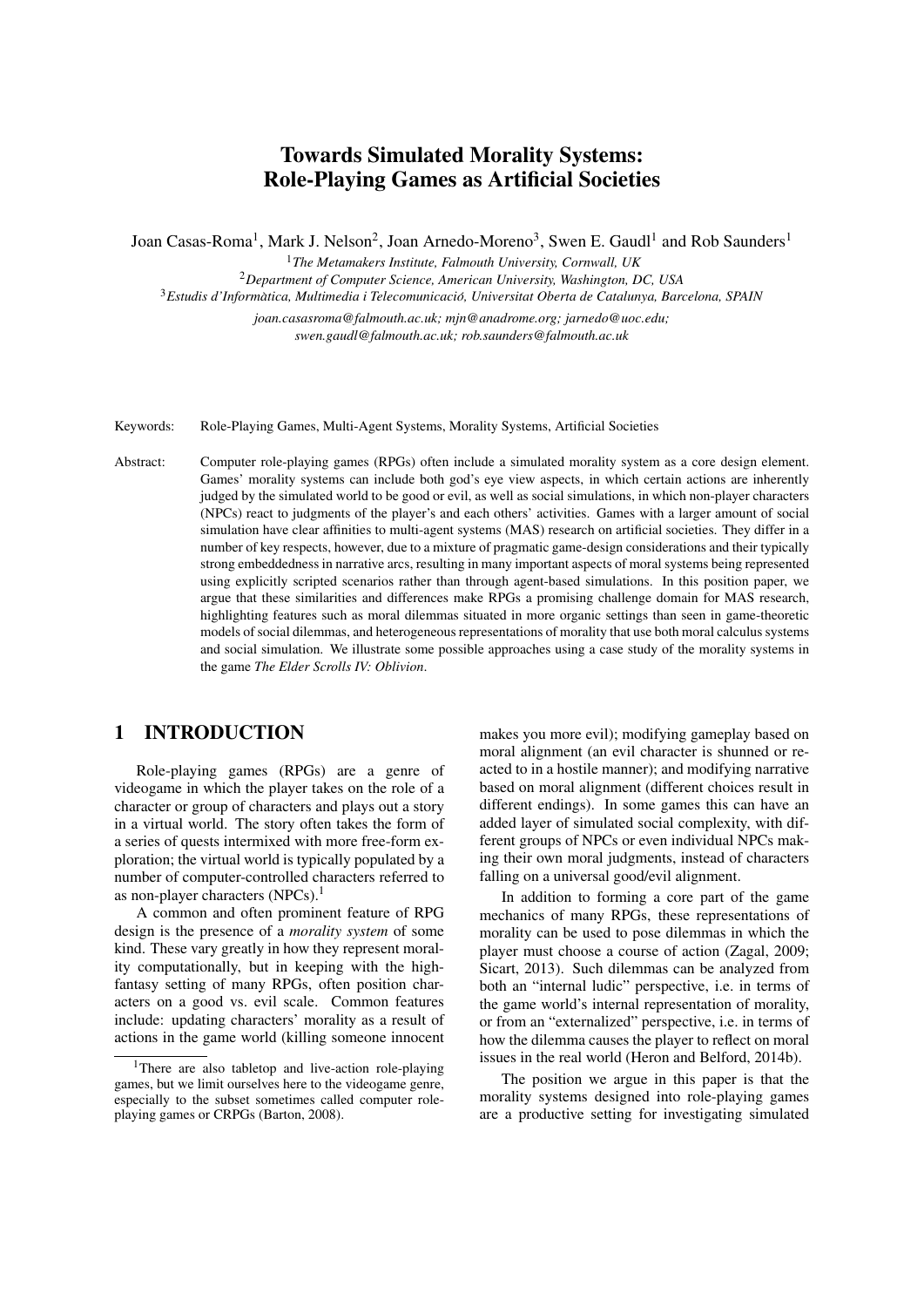morality using multi-agent systems (MAS). We mean this in two directions: that RPGs are a promising testbed for MAS theories and architectures, and that RPGs can serve as a potential application domain for MAS research.

From the description above, it may even sound like RPGs essentially *already have* simulations of morality in artificial societies. A morality system plus a world populated by NPCs is not too far off the mark conceptually. However, in practice, RPGs and their morality systems are designed and implemented in quite a different manner from the way agents are modeled and studied in MAS research. Videogame designers approach the topic from a pragmatic perspective, since their goal is to make an entertaining and coherent experience, and are not necessarily focused on whether the simulation would make sense from a scientific or philosophical perspective.

As a result of game designers' understandable focus on experience design, NPCs are not usually implemented using agent models from artificial intelligence research, but in simpler architectures with a good deal more scope for manual specification and tweaking of behaviors. Moral dilemmas in particular are usually quite carefully scripted, set up by the game's narrative designer, using techniques such as explicit branching-narrative choice points. Dilemmas often do involve NPCs that could be seen as agents, however, and in some cases these agents have an interesting level of social simulation, especially simulation of features such as reputation, i.e. what beliefs NPCs hold about the player and how the player's actions affect those beliefs (Russell, 2006).

In relation to ethical theories, videogames offering moral choices are usually based on a short-term consequentialist approach: the moral alignment of the choices is clear in advance, and the consequences are foreseen and direct. However, and as Sicart (2013) points out, games such as *Fallout 3* often present the player with choices that have no clear good or bad options, and which often have unforeseeable consequences in the long term. In this sense, and quoting the definition of the *Fallout* series' "karma" measure in Multiple Authors (2005), the morality system in a game involving this kind of morally-grey choices measure "not only the effects of your actions but also your intentions". As a notorious example of a game based on a quite different approach, *Ultima IV* is based on virtue ethics; as pointed out by Heron and Belford (2014a), the game requires the player to get involved in moral reflection regarding their actions.

The modeling of ethical theories in artificial agents is key in the field of artificial morality, and Allen et al. (2005) provide an overview of different approaches. Whereas consequentialist or deontological approaches seem to be a good fit for artificial moral agents (although not devoid of challenges), accounting for a Kantian or intentionalist approach faces the issue of accessing the agent's motives, which some authors argue that an artificial agent may not even have (Floridi and Sanders, 2004; Wallach et al., 2010). In contrast, Muntean and Howard (2014) suggest to build an artificial moral agent based on virtue ethics by using genetic algorithms.

It is possible to treat role-playing games more fully as multi-agent systems, viewing a game's NPCs as a group of simulated agents and the player as a participant in the agent society, along the lines of what Guyot and Honiden (2006) call multi-agent participatory simulations. Using this perspective, we propose a research path for scaling the agent-based study of moral systems to the kinds of dilemmas encountered in role-playing games, which we argue pose both an interesting challenge and promising domain for simulation of morality in artificial societies. To make our argument more concrete, we analyze the morality system implemented in the RPG *The Elder Scrolls IV: Oblivion* from a MAS perspective.

## 2 RELATED WORK

There is a good deal of related work in both multiagent systems and games; we briefly summarize some of the most relevant here.

There are a number of general proposals for using games and game engines as test beds for multi-agent systems research in various ways (Kaminka et al., 2002; Bainbridge, 2007; Fabregues and Sierra, 2011; Koeman et al., 2018; Juliani et al., 2018), as well as more specific proposals arguing that role-playing games have useful design principles to offer (Barreteau et al., 2001; Guyot and Honiden, 2006).

One of the most relevant bodies of work on the MAS side is that which uses multi-agent systems as an empirical social-science tool to study *social dilemmas*, usually modeled by game-theory-style games such as the prisoner's dilemma (see Gotts et al., 2003, for an extensive survey). Social dilemmas need not necessarily have a moral interpretation, but often can easily be read in such terms. Work on the role of *norms* as a way of structuring behavior in agent societies approaches a similar problem with a different conceptual framework (Boella et al., 2006).

Social simulation research has also studied this issue, designing multi-agent systems to recreate and study the behavior of artificial societies formed by artificial agents. Different experiments study different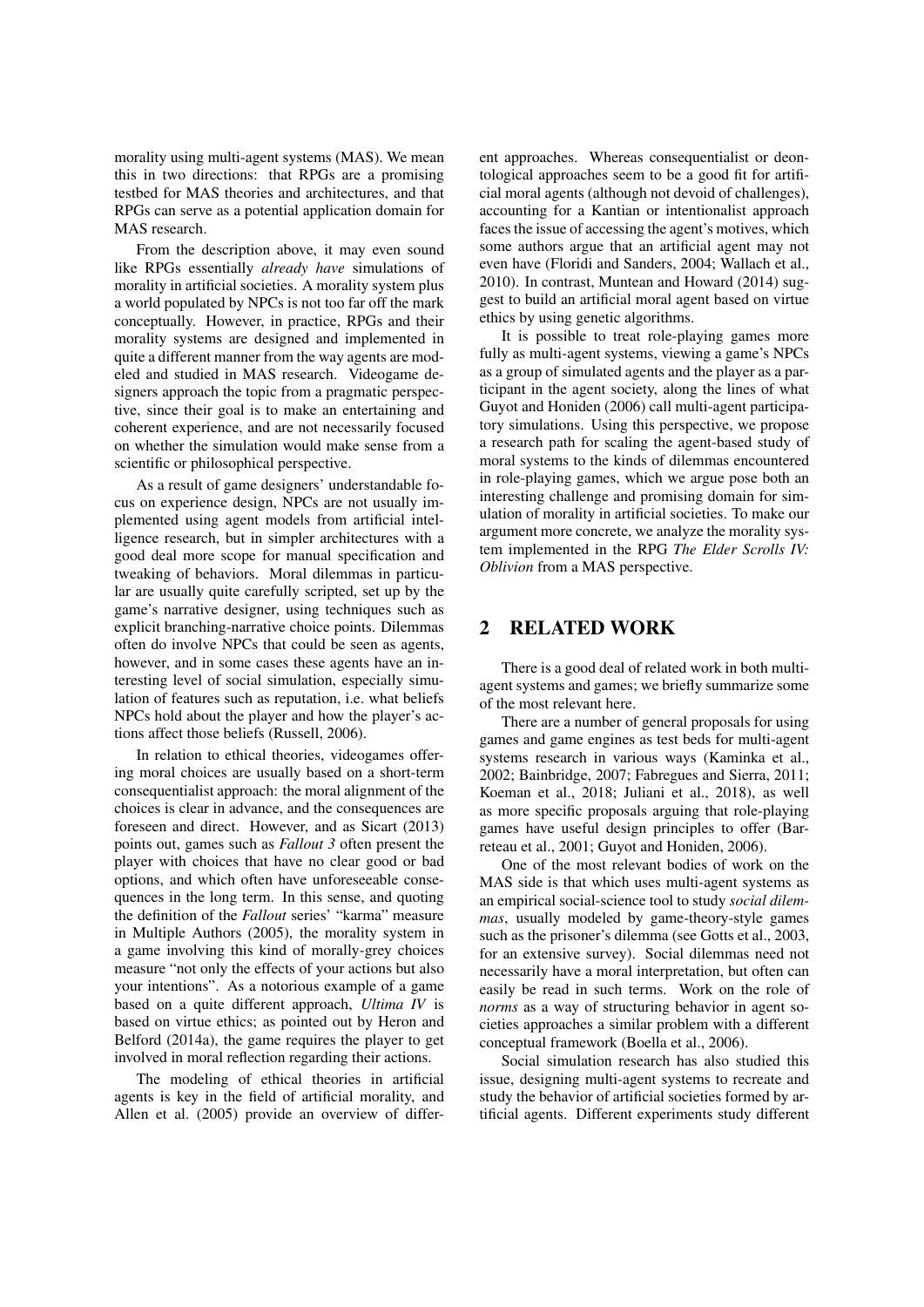properties of such societies, such as the emergence of altruistic behavior. Surveying such research, one of the recommendations of Sullins (2005) is: "I think that the agent-based approach is the correct one but that the technology we have today is a bit too weak to simulate the evolution of morality in full. To achieve this goal will require software agents that have at least some cognitive capacities".

Our proposal is that role-playing games as a challenge domain pose questions about how to scale up this type of multi-agent systems research to a setting that has features not found in simpler gametheoric games and more "flat" simulations. For example: sequences of heterogeneous events over time, taking place in various locations with a variety of types of agents, situated within larger-scale narratives that structure behavior and interpretation of behavior. Nonetheless, RPGs do retain some advantages for computational investigation, since they are still selfcontained virtual worlds.

From the game-research side, there is recent work on social-simulation systems for games, which aims to build frameworks in which games with multiple NPCs can be designed more heavily around simulation and agent-based (instead of scripted) ways of representing social interactions (McCoy et al., 2011; Samuel et al., 2015; Guimaraes et al., 2017). This work doesn't usually frame itself as representing morality, but as with agent-based social-simulation work, such architectures are likely to be quite applicable to the case of morality systems as well.

## 3 GAMES AND ARTIFICIAL AGENTS

Following the line set by those previously cited works that push forward in the direction of considering virtual worlds in videogames as complex simulations, there are two main topics in which researchers in MAS could benefit from the latest advances in such games, as well as the other way around.

#### 3.1 Dilemmas and Games

The field of game theory studies the behavior of multiple agents with regards to a set of decisions that often involve some notion of positive or negative payoffs. Although these studies are meant to be used to predict the behavior that real-world agents would have in a similar situation, they often assume that the participants are perfect rational agents, meaning that their decisions will always correspond to their best possible choice in terms of outcomes; needless to say,

in real-world case scenarios the actual agents are often not as rational as one would like them to be, and the situations are often more complex and messier to model. Even though studies such as those of Baltag et al. (2009) aim to cover this gap, there is still a significant gap between realistic modeling of societies and game-theoretic social models.

In the case of the *prisoner's dilemma*, the individually rational solution is to defect, even though it's in the players' overall best interests to cooperate. Some studies (Fehr and Fischbacher, 2003, e.g.) suggest that in the case of human agents there is in fact a bias towards cooperation. What makes this dilemma interesting in relation to videogames is that there is a set of titles belonging to the *Zero Escape* series (first developed by Spike Chunsoft, and later by Chime), such as *Zero Escape: Virtue's Last Reward*, that include modified versions of the prisoner's dilemma as one of the core mechanics of their gameplay.

When videogames have adapted the prisoner's dilemma as a gameplay mechanic, their participants are explicitly not meant to be neutral, fully-rational agents, but rather complex characters with different personality traits, goals and motivations that greatly affect how the dilemma should be faced. In this case, the approach of such videogames to the classic dilemma opens up a new dimension that goes beyond the notions of rationality (in addition to being less symmetric, as agents are no longer assumed to be equivalent) and which demands a more "organic" approach that takes into account character traits, goals and moral values of the particular agents involved in it. These examples are based on scripted narratives and do not properly belong to the RPG genre, but they already begin to illustrate some of the features that videogame versions of moral dilemmas typically add, such as consideration of differing goals, values and characters' relationships into any evaluation, and which may be of interest for research in MAS.

Along a similar line, experiments using the wellknown *trolley problem* (as in Foot (1978), among many others), which is often framed as a dilemma for the utilitarian ethical system, suggests that rational notions of the greatest good for the greatest number are usually not enough to reach a consensus regarding the right choice. This particular dilemma has become particularly relevant lately due to the growing advancements in self-driving vehicles. Awad et al. (2018) conducted a survey study on a wide number of human participants to determine how the particularities of the agents involved in the dilemma affect the way people choose the preferred solution. The study illustrates how a great deal of factors, such as the age, gender, profession or background of the subjects in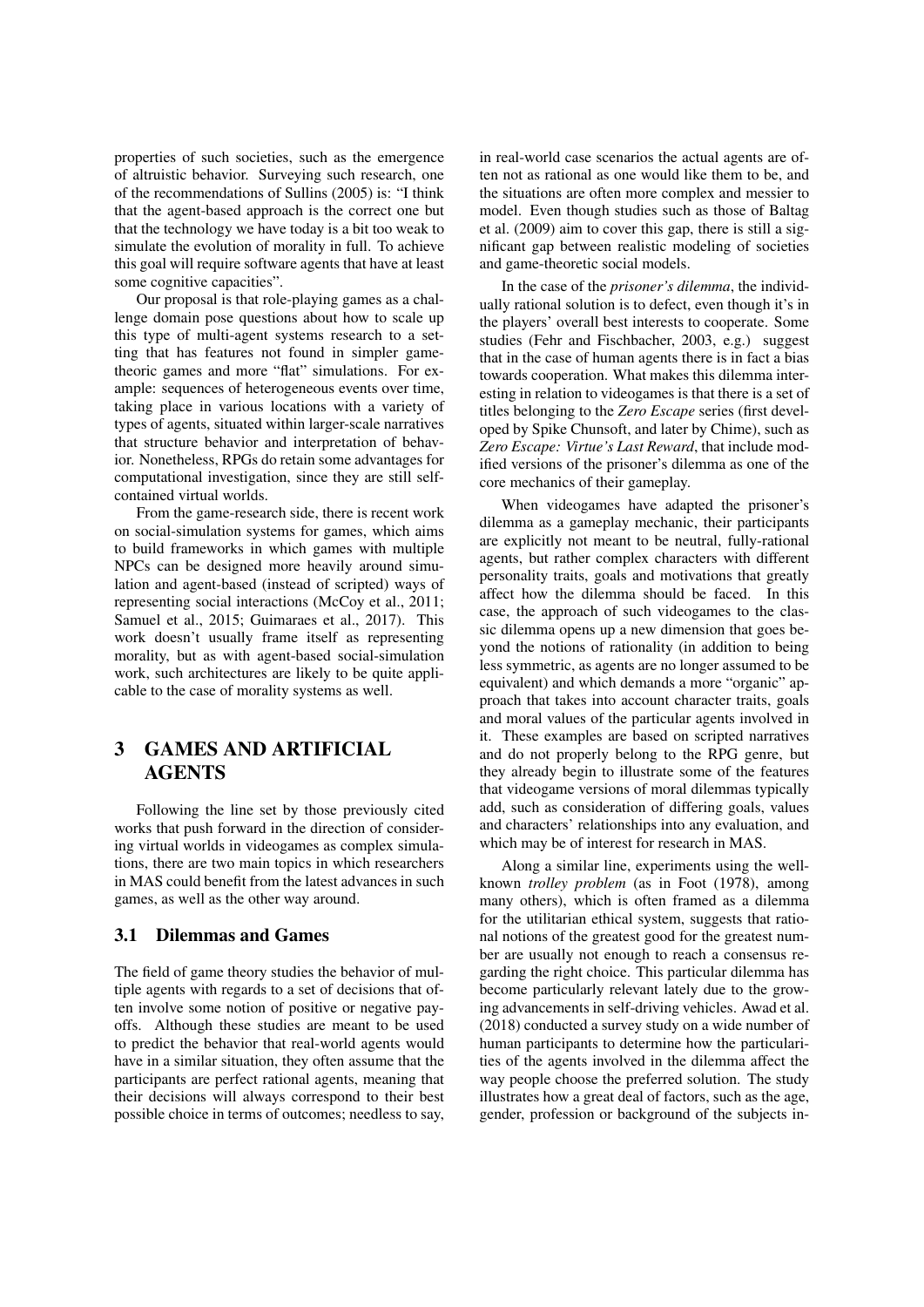volved affect decisions. These effects, therefore, are not based on a rational, game-theoretic reasoning, but rather on other factors such as feelings, values and prejudices. Drawing an analogy with the prisoner's dilemma case, we argue that a study of such cases using simulations including deeper and more complex agents, such as those modeled in RPGs, can be beneficial for understanding all the dimensions involved in making a decision on this kind of scenario.

#### 3.2 Artificial Societies and Games

A purpose of simulated artificial societies is to model fundamental qualities of living systems through computer models based on agents. These computer models can be used to study emergent behaviors among the agents inhabiting an artificial society. *Sugarscape*, for instance, was used to study the emergence of social groups through interactions between simple agents and their environment (Epstein and Axtell, 1996). Although this experiment starts with very simple grounding rules, the model showed the emergence of certain interesting behaviors, such as group migration behaviors, or the formation of different "tribes" that would compete for the dominance of particularly resource-rich areas.

Other models, such as the one created by Pepper and Smuts (2000), explore the emergence of altruistic behavior and group formation. Furthermore, the NEW TIES Project aimed to model an artificial environment in which artificial agents could evolve language, society and even some understanding of their own existence (Eiben et al., 2008). Although it was not intended in the project, Sullins (2005) argues that a complex model such as this one could be used to study the emergence of morality in a social environment.

The computational study of emergent behavior in social dynamics, nevertheless, often is based on simulating artificial societies formed by agents fulfilling a restricted set of roles—precisely because the interest in most of those works is to study the emergence of behaviors that are not initially modeled within the agents or the environment. Such restrictions, by design, do not account for more organic forms of social relationships, e.g., moral judgments, or even for the particular roles of certain agents in building and maintaining those artificial societies. These kind of relationships would need to take into account things such as the affinity that agents have towards each other, their unique attributes as individual agents, and the set of possible actions they can enact in their artificial society.

Conversely, videogames often present the player

with a highly interactive virtual world in which agents inhabiting them show compelling and complex behaviors and contribute towards depicting a believable human-like society, though these systems are often designed top-down rather than simulated bottom-up, i.e. with directly represented high-level structure instead of emergent structure. As the technologies behind games have grown more and more powerful, those virtual worlds have nonetheless begun to account for complex behaviors of their inhabitants such as their day and night schedules, needs (such as eating or sleeping), goals, and similar high-level features of human agency: some of those virtual worlds are populated by agents that wake up in the morning, eat, go to work, socialize in a tavern, go back to sleep and who, under certain conditions, may even decide to disobey the law in order to fulfill some of their needs (see "Responsibility" in Multiple Authors, 2008).

Even though any simulated aspects of virtual worlds in videogames aim, ultimately, at the entertainment of the player rather than at simulational fidelity, the level of detail in which their inhabitants are created represents a valuable step forward in terms of modeling agents that are part of a virtual society. Considering this, we argue that researchers in MAS can benefit from considering some of the richest cases of artificial societies currently existing in videogames and more specifically in some RPGs.

Titles based on a sandbox style of virtual world provide a bridge that is closer to MAS work, while illustrating some of the videogame features elaborated in RPGs. One well-known example is Lionhead's *Black & White* (Molyneux, 2001), which implements a simulation of moral choices and the emergence of moral values as the game's core mechanic. The player assumes the role of a god in a newly created world, populated initially by simple agents living in there. As a god, the player's influence over the world is mediated through the use of powers to shape the terrain or affect the weather as well as through a kind of emissary, which takes the form of a giant creature that also roams around the world. That creature has its own needs as well, and may decide, when it feels hungry, to eat one of the inhabitants from the world. As its master, the player can decide to either punish or reward such behavior, thus reinforcing the creature to do it again, or preventing it from repeating such action. The feedback given by the player contributes to the evolution not only of the moral profile of the emissary, but also of the way the inhabitants in the world are going to regard the player: if the player is helpful and kind, their inhabitants will pay their respects and love both the emissary and the player; if the player is a merciless, evil god, the inhabitants will fear them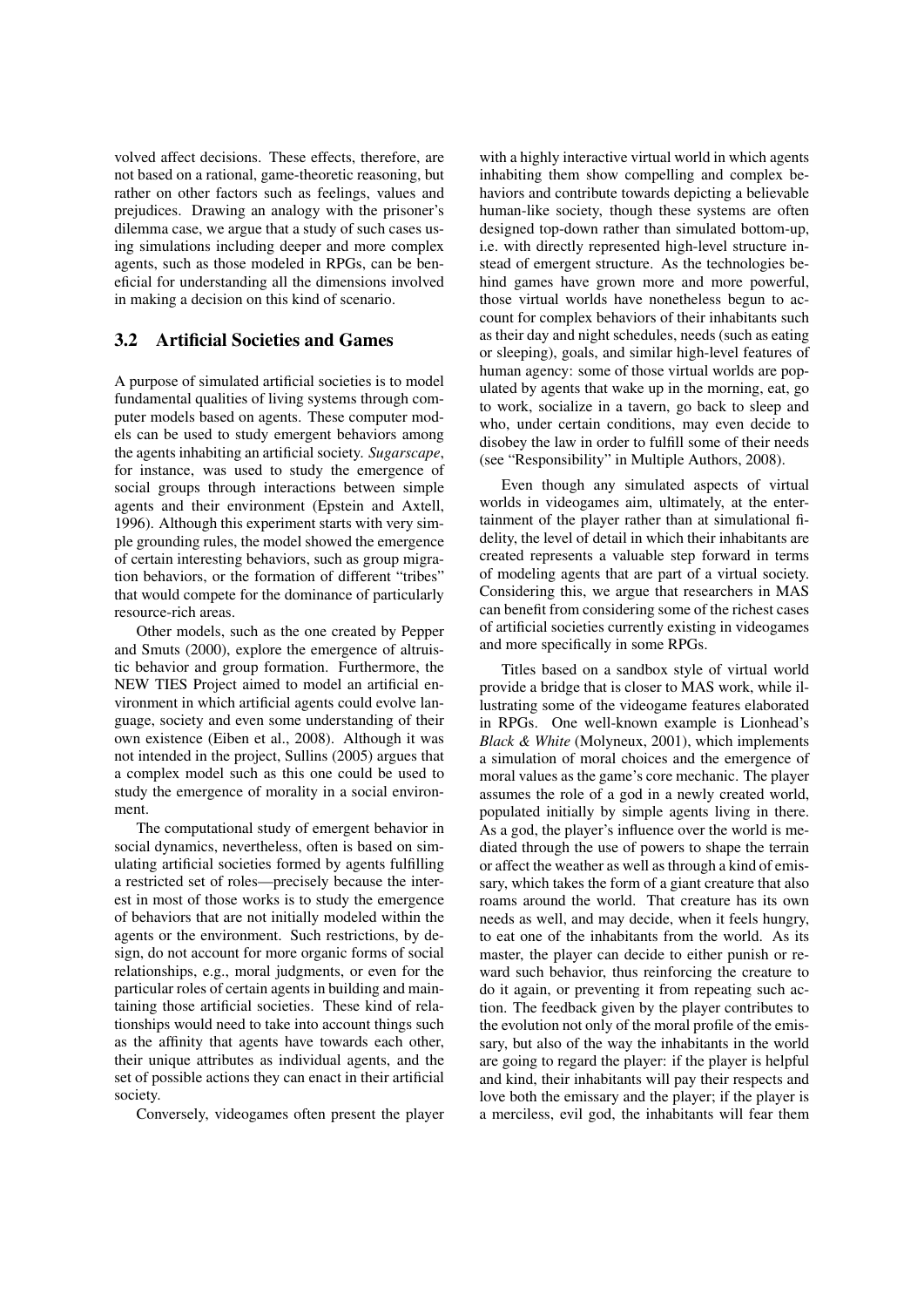both. In this case, both the emergence of a moral system in a particular agent (the emissary) and their effects on a society are the driving mechanics of the game, which reinforces the claim that, nowadays, certain open-world games depicting complex societies can be of great interest for the computational study of moral emergence.

Another example can be found in the game series *Creatures* by Mindscape Inc. (Grand and Cliff, 1998), where the player assumes a similar role to the god in *Black & White*, but selectively breeds creatures in a closed habitat, to foster certain traits. Similar to *Black & White*, creatures can be trained using reinforcement, but because there are multiple intelligent agents acting and interacting in *Creatures*, players can reward or punish social interaction between agents. *Creatures* moves closer to artificial life (ALife) simulation, as the game does not feature a story-driven plot, but acts more like a virtual fishtank or ant colony, where the player entertains him or herself through observing changes in the environment and agents.

The evolution of agents in games is limited, and the ways used to govern how agents behave varies; in the case of *Black & White*, the inhabitants are controlled by a scripted system, while the player's emissary is controlled by a neural network. For *Creatures*, the agents are controlled by a rule-based system and they evolve through breeding artificial chromosomes. Even if some features of these agents are restricted due to performance constraints for the game, we believe that, with relatively few additions, virtual worlds such as these may be useful to study the evolution of moral behaviors in an artificial society, and therefore we claim that this approach can lead to interesting contributions to both the MAS and the soft ALife fields. The best examples of fully realized morality systems in videogames, however, can be found in RPGs, which we'll turn to now.

## 4 CASE STUDY: OBLIVION

*The Elder Scrolls IV: Oblivion* (called just *Oblivion* henceforth) is a computer RPG that takes place within a richly simulated social and cultural world (Champion, 2009). Its social world simulation combined with frequent references to moral aspects of actions presents one of the more complex existing cases of a game morality system with a strong role for virtual agents in forming and enacting moral judgments. Figure 1 summarizes key elements of the game's morality system, which we've produced as part of a larger research project analyzing how different RPGs implement morality systems.<sup>2</sup>

Even though the game is still mainly focused on the players' experience, and so the Player Character (PC) takes a more relevant role in the model, we can see how the NPCs are still related through all other agents via a *Disposition* attribute that accounts for how their relationship is. This disposition, in case of the relationship between the PC and the NPCs, is affected by the overall measurement of the PC's "good" and "bad" deeds, which are represented through the *Fame* and *Infamy* properties. Aside from those, both the NPCs and the PC have different attributes detailing not only their physical and psychical strengths and weaknesses, but also detailing a set of skills in which they are proficient. This, in turn, determines what kind of activities each NPC can carry out in the game, and which it cannot. Furthermore, we can also see in the model how allegiance to certain factions or social groups is also taken into account when determining the affinity between agents.

One of the more unique features of the way *Oblivion* models NPCs, and which is particularly relevant when considering morality in artificial societies, is the attribute of *Responsibility*. In short, this attribute represents how the NPC feels towards the existing law in the virtual world. Unlike many other RPG games with complex NPCs, *Oblivion* goes one step beyond and allows NPCs with low responsibility to (non-scriptedly) choose goal achievement over lawfulness. For example, if an NPC has a low responsibility score, needs food, and currently lacks anything to eat, it may steal it from a market stall. This differs from many games, in which only the player and specifically scripted "evil" characters have the possibility to violate norms in a way that the in-game morality system would judge as a violation, which it a step closer towards a simulation of moral calculus and behavior in an agent society.

In fact, not only will NPCs in *Oblivion* make such decisions regardless of whether the player could notice the behavior or not, but if they do commit immoral acts, they risk facing the same consequences as the PC would, if they are caught while committing a crime by a guard or by another NPC. In particular, if the NPC is caught while committing a crime, the guards will give it a chance to pay a bounty; if the NPC cannot afford it (which it normally will not be able to), then the guards will execute the NPC. The NPC's responsibility is also taken into account when determining whether, when witnessing an illegal activity, one NPC will care enough to report the other one to the guards; NPCs with low responsibil-

<sup>2</sup>We've gathered some details of how *Oblivion* is implemented from the UESP wiki (Multiple Authors, 2008).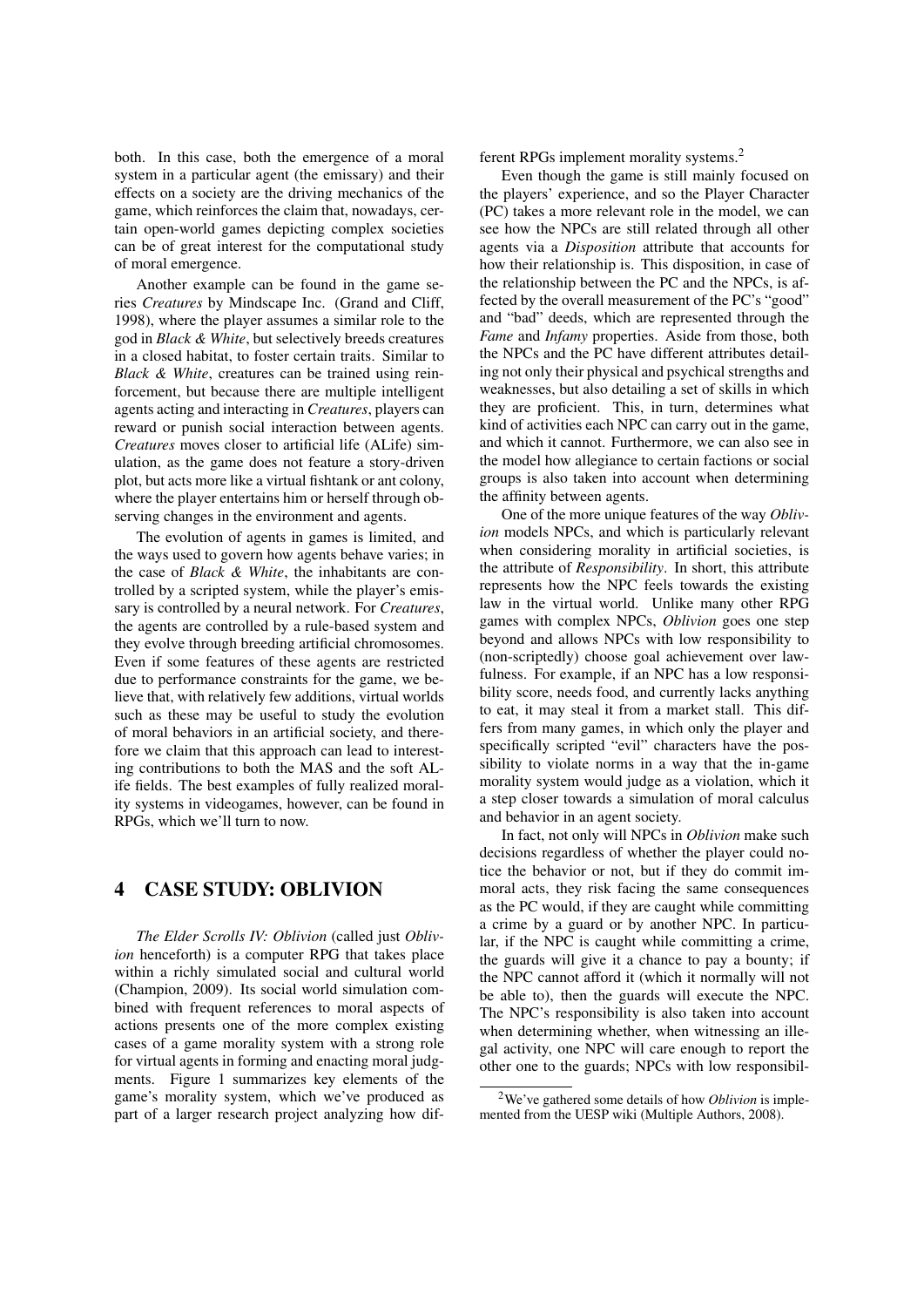

Figure 1: Diagram summarizing the operation of the morality systems in *The Elder Scrolls IV: Oblivion*, viewed from an agent-centric perspective.

ity, for instance, will not be bothered when witnessing a crime, while NPCs with high responsibility will immediately call the guards, or even confront the criminal.

So, as it currently is, Oblivion models a virtual society with virtual agents that account for:

- 1. Day and night schedules and plans, with particular goals and needs.
- 2. Different physical and psychical attributes.
- 3. Different sets of skills that allow them to engage in some activities, while limiting others.
- 4. Their responsibility towards the virtual society's laws, which affect their reaction to illegal activities, as well as allowing them to engage in those.
- 5. A disposition attribute modeling a distinct relationship with every other artificial agent.
- 6. A social dimension accounting for the NPC belonging to particular groups or factions, which potentially affect their relationship with NPCs from other factions.

The major difference in this case, regarding its relation to MAS, lies in the fact that the game is playercentered: therefore, and even though NPCs show a great deal of complexity in their model and behavior, their properties are only dynamic in terms of their relationship towards the player. In other words, although each NPC has a disposition value towards each other, or a responsibility value on their own, those properties do not change over time: the disposition of an NPC only varies in its relationship towards the PC, and the NPC's responsibility is set right from the beginning, meaning that the moral behavior of the NPC is constant throughout the game, without the possibility of changing. Similarly, and even though the PC accounts for the *Fame* and *Infamy* derived from performing morally good or morally bad deeds, NPCs do not have such scales. However, the model could be easily adapted to account for that in the same way it already does for the PC's case. This makes sense when considering that this particular model, in the end, is a means to provide a believable environment for a single-player game experience.

Nevertheless, we argue that this model of NPCs, taking into account the complexity of their attributes, their relationship with each other and their moral profiles, could very well be used to simulate a virtual world populated by virtual agents accounting for all those properties in a dynamic way, thus being able to evolve and adapt to their interactions. Furthermore, the fact that NPCs already have a particular skill set in the current model would allow to account for different roles that different agents could play or different contributions they could make in the creation and evolution of the virtual society. This could be used both to simulate a "self-driving" artificial society, populated only by NPCs following their own behaviors, or to keep the figure of the player involved in this artificial society as a participant in the agent society, as Guyot and Honiden (2006) propose. By allowing the artificial agents to evolve and adapt, the model represented in this game can be used to create more organic artificial societies that could be used both to study the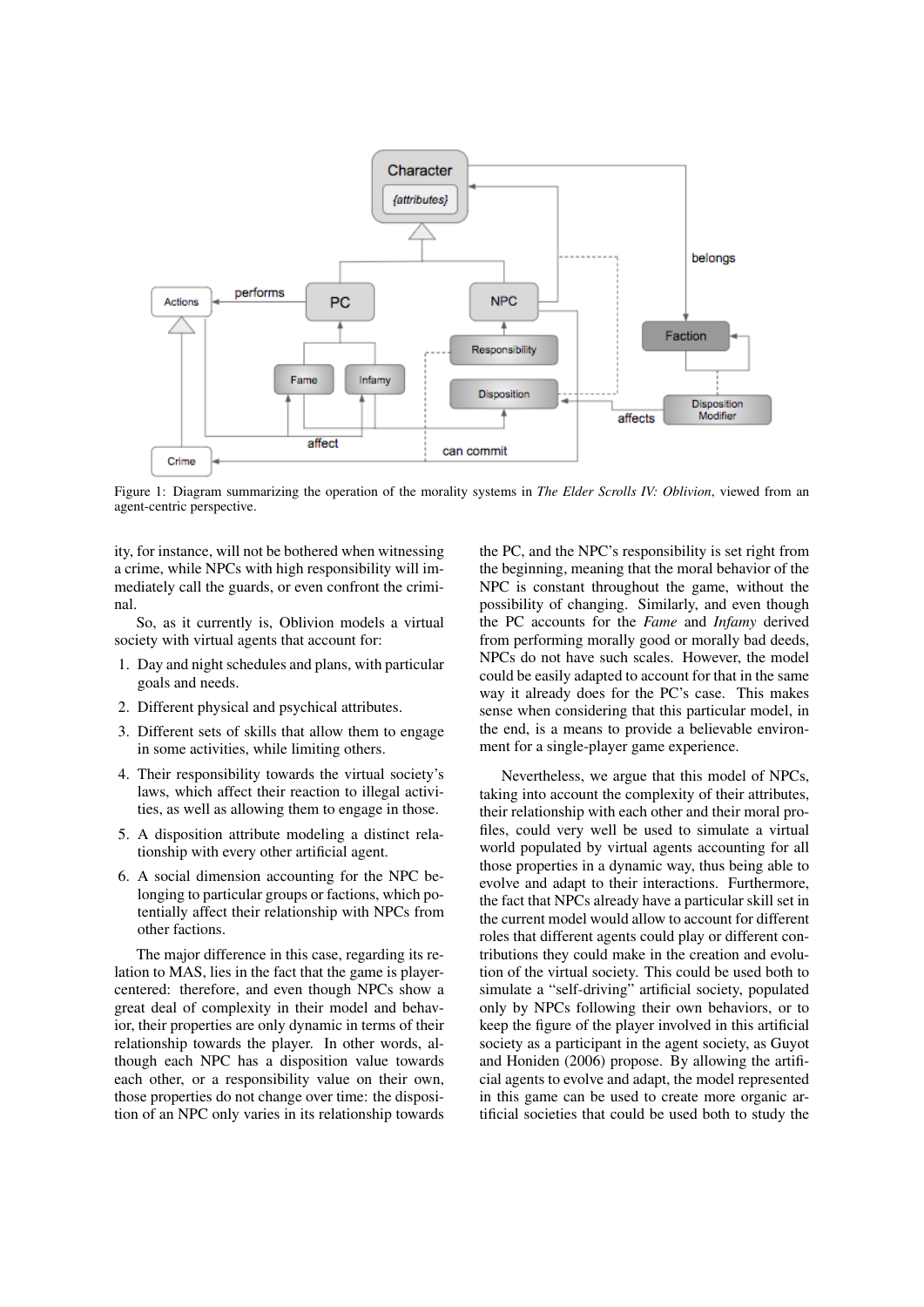emergence of moral behaviors by MAS researchers, and to simulate worlds exhibiting a greater level of detail in terms of social dynamics for RPGs.

## 5 CONCLUSIONS

Role-playing games offer a novel view on artificial morality in simulated societies situated in rich environments. They often feature designed morality systems that have enough parallels to multi-agent systems work to make borrowing of techniques in both directions plausible (and, we argue, promising), but also differ in enough ways to pose research challenges. A few differences include the interplay of character-level simulation and god's-eye moral calculus, and especially the way that both of these simulated elements are combined with pre-scripted components and manually designed moral dilemmas that designers use to capture aspects that they find difficult to do through a fully agent-based approach. In general, one could characterize RPGs as a more heterogeneous and "messy" domain than those studied in scientific agent-based research. They therefore provide a complex and interesting challenge domain for research on multi-agent systems.

We have argued how cross-disciplinary research in the areas of MAS and artificial societies using RPGs can be greatly beneficial for future projects on morality, both when studied as particular dilemmalike cases and for their emergent behaviors in social simulations. MAS can benefit from the organic setting of dilemmas that videogames can offer; artificial society research can benefit from complex and more dynamic models of agents that are often depicted in RPGs. At the same time, the complex worlds and social settings simulated in RPGs can benefit from advances in modeling emergent social behaviors in artificial societies to achieve greater levels of immersion. Finally, we hope that our analysis of a particular case study, the morality system of *The Elder Scrolls IV: Oblivion*, has illustrated some possible directions for combining the kind of modeling and systems design done in RPGs with work in artificial societies.

## ACKNOWLEDGEMENTS

This work is funded by EC FP7 grant 621403 (ERA Chair: Games Research Opportunities) and the Spanish Government through projects CO-PRIVACY (TIN2011-27076-C03-02) and SMART-GLACIS (TIN2014-57364-C2-2-R).

### REFERENCES

- Allen, C., Smit, I., and Wallach, W. (2005). Artificial morality: Top-down, bottom-up, and hybrid approaches. *Ethics and Information Technology*, 7(3):149–155.
- Awad, E. et al. (2018). The moral machine experiment. *Nature*, 583:59–64.
- Bainbridge, W. S. (2007). The scientific research potential of virtual worlds. *Science*, 317(5837):472–476.
- Baltag, A., Smets, S., and Zvesper, J. A. (2009). Keep 'hoping' for rationality: a solution to the backward induction paradox. *Synthese*, 169:301–333.
- Barreteau, O., Bousquet, F., and Attonaty, J.-M. (2001). Role-playing games for opening the black box of multi-agent systems: Method and lessons of its application to Senegal River Valley irrigated systems. *Journal of Artificial Societies and Social Simulation*, 4(2).
- Barton, M. (2008). *Dungeons and Desktops: The History of Computer Role-Playing Games*. A K Peters.
- Boella, G., Van Der Torre, L., and Verhagen, H. (2006). Introduction to normative multiagent systems. *Computational & Mathematical Organization Theory*, 12(2- 3):71–79.
- Champion, E. (2009). Roles and worlds in the hybrid RPG game of Oblivion. *International Journal of Role-Playing*, 1:37–52.
- Eiben, A. E. et al. (2008). NEW TIES project final report. https://cordis.europa.eu/publication/ rcn/10221\_en.html.
- Epstein, J. M. and Axtell, R. (1996). *Growing Artificial Societies: Social Science from the Bottom Up*. MIT Press, Cambridge.
- Fabregues, A. and Sierra, C. (2011). DipGame: A challenging negotiation testbed. *Engineering Applications of Artificial Intelligence*, 24(7):1137–1146.
- Fehr, E. and Fischbacher, U. (2003). The nature of human altruism. *Nature*, 425:785–791.
- Floridi, L. and Sanders, J. W. (2004). On the morality of artificial agents. *Minds and Machines*, 14(3):349–379.
- Foot, P. (1978). The problem of abortion and the doctrine of the double effect. In *Virtues and Vices and Other Essays in Moral Philosophy*. Blackwell.
- Gotts, N. M., Polhill, J. G., and Law, A. N. R. (2003). Agent-based simulation in the study of social dilemmas. *Artificial Intelligence Review*, 19(1):3–92.
- Grand, S. and Cliff, D. (1998). Creatures: Entertainment software agents with artificial life. *Autonomous Agents and Multi-Agent Systems*, 1(1):39–57.
- Guimaraes, M., Santos, P., and Jhala, A. (2017). CiF-CK: An architecture for social NPCs in commercial games. In *IEEE Conference on Computational Intelligence and Games*, pages 126–133.
- Guyot, P. and Honiden, S. (2006). Agent-based participatory simulations: Merging multi-agent systems and role-playing games. *Journal of Artificial Societies and Social Simulation*, 9(4).